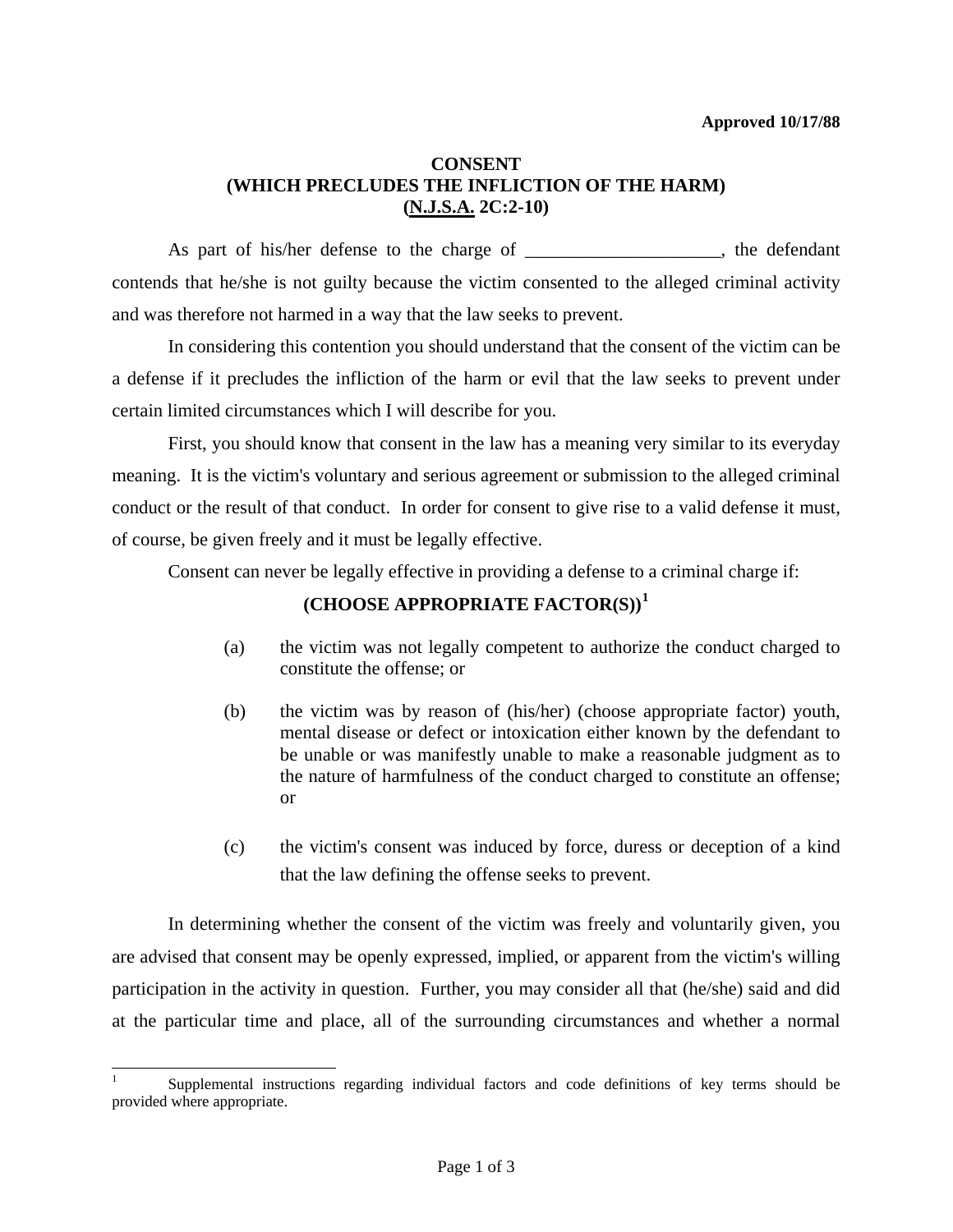#### **CONSENT (N.J.S.A. 2C:2-10)**

competent person would freely and seriously consent to the conduct with which the defendant is charged. $^{2}$  $^{2}$  $^{2}$ 

# **(IN CASES INVOLVING BODILY HARM INCLUDE THE FOLLOWING)**

 Because this case involves conduct which caused (or threatened to cause) bodily harm as I have previously defined that term for you, there is an additional requirement that must be satisfied before consent can be legally effective and give rise to a valid defense.

## **(CHOOSE APPROPRIATE FACTOR)**

- (1) The bodily harm consented to (or threatened by the conduct consented to) is not serious; or
- (2) The conduct and the harm are reasonably foreseeable hazards of joint participation in a concerted activity of a kind not forbidden by law; or
- ([3](#page-1-1)) The consent establishes justification for the conduct under Chapter 3 of the code.<sup>3</sup>

 In this case, as I have already explained to you, the defendant is charged with a violation of a provision of our criminal law which reads in pertinent part:

## **READ STATUTE**

This provision of our law was intended to: **(DISCUSS THE PURPOSE OF THE STATUTE AND THE HARM OR EVIL IT SEEKS TO PREVENT).**

 Accordingly, you are advised that if the victim was not harmed or threatened in a manner that the statute seeks to prevent because (he/she) actually consented to the alleged criminal conduct, then the defendant has a valid defense.

 Of course, you are reminded that the State has the burden of proving each element of the offense beyond a reasonable doubt and must also prove beyond a reasonable doubt that the victim did not give (his/her) legally effective consent as I have defined that term for you.<sup>[4](#page-1-2)</sup>

 Thus, if you find that the State has not proven each element of the offense beyond a reasonable doubt or also has not disproved the defense of consent beyond a reasonable doubt, then you must find the defendant not guilty.

If, on the other hand, you are satisfied that the State has proven each element of the

<span id="page-1-3"></span> $\mathcal{L}$  $\frac{2}{3}$  State v. Brown, 143 <u>N.J. Super,</u> 571, 577 (Law Div. 1976, aff'd 154 <u>N.J. Super,</u> 511 (App. Div. 1977).

<span id="page-1-1"></span><span id="page-1-0"></span>Supplemental instructions regarding justification should be furnished where appropriate.  $N.J.S.A.$  2C:1-13 and  $N.J.S.A.$  2C:1-14h

<span id="page-1-2"></span>